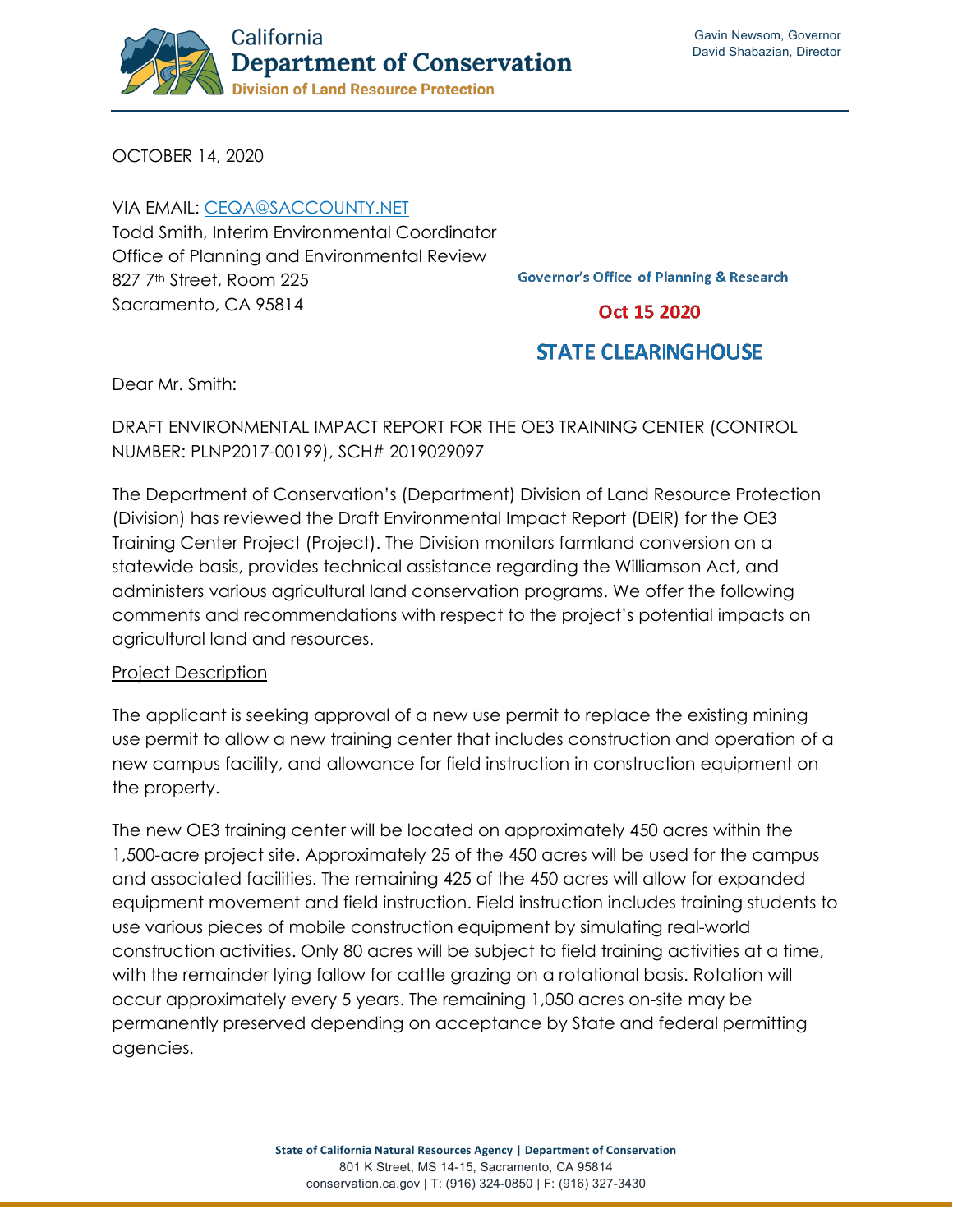## Department Comments

In May of 2018 the Department provided comments and recommendations on the then proposed Conditional Use Permit. In summary, the Department recommended that if the County was unable to meet the statutory requirements for compatible use that the applicant consider waiting until the contract's non-renewal status has ended and the contract has expired before moving forward with the proposed project. The Department also noted that if the applicant wished to move forward before expiration of the contract, they may consider partial contract cancellation for that portion of the project site.

As stated in the Agricultural Resources section of the DEIR:

As seen from this analysis, the cancellation of the existing Williamson Act for the 25-acre proposed education campus is justified. Further, the applicant proposes to re-enter into an active contract for a large portion of the remaining property. Since the field instruction area will disturb up to 80 acres during each five-year rotation, there will always be an 80-acre portion that is not used for agricultural (grazing) practices. Thus, this area will be left to non-renew and the new contract would include all remaining land. The new contract will include the field instruction/heavy equipment operation as a compatible use.<sup>[1](#page-1-0)</sup>

The DEIR mentions that approximately 425 acres would allow for expanded equipment movement and field instruction, and that field instruction includes training students to use various pieces of mobile construction equipment by simulating real-world activities.

If the County has established, or will establish, "field instruction and heavy equipment operation" as a compatible use on Williamson Act contract land then it would not be necessary to wait for the proposed field instruction area to exit the Act through the nonrenewal process. However, if the proposed land use for the field instruction area is not found to be a compatible use on Williamson Act contracted land, then all areas proposing those uses would first need to exit the Act through either the nonrenewal or cancellation process.

It appears that the project's field instruction area would be limited to an 80-acre portion of the project area at any one time, and proposes:

to restore this disturbed area back to agricultural uses, while opening up another 80-acre portion of the property to heavy equipment instruction, on a rotating basis, thereby only disturbing 80 acres at a time for instruction purposes.[2](#page-1-1)

<span id="page-1-1"></span><span id="page-1-0"></span><sup>1</sup> OE3 Training Center DEIR, PLNP2017-00199, Agricultural Resources, page 4-15, <https://planningdocuments.saccounty.net/ViewProjectDetails.aspx?ControlNum=PLNP2017-00199> <sup>2</sup> OE3 Training Center DEIR, PLNP2017-00199, Agricultural Resources, page 4-16, <https://planningdocuments.saccounty.net/ViewProjectDetails.aspx?ControlNum=PLNP2017-00199>